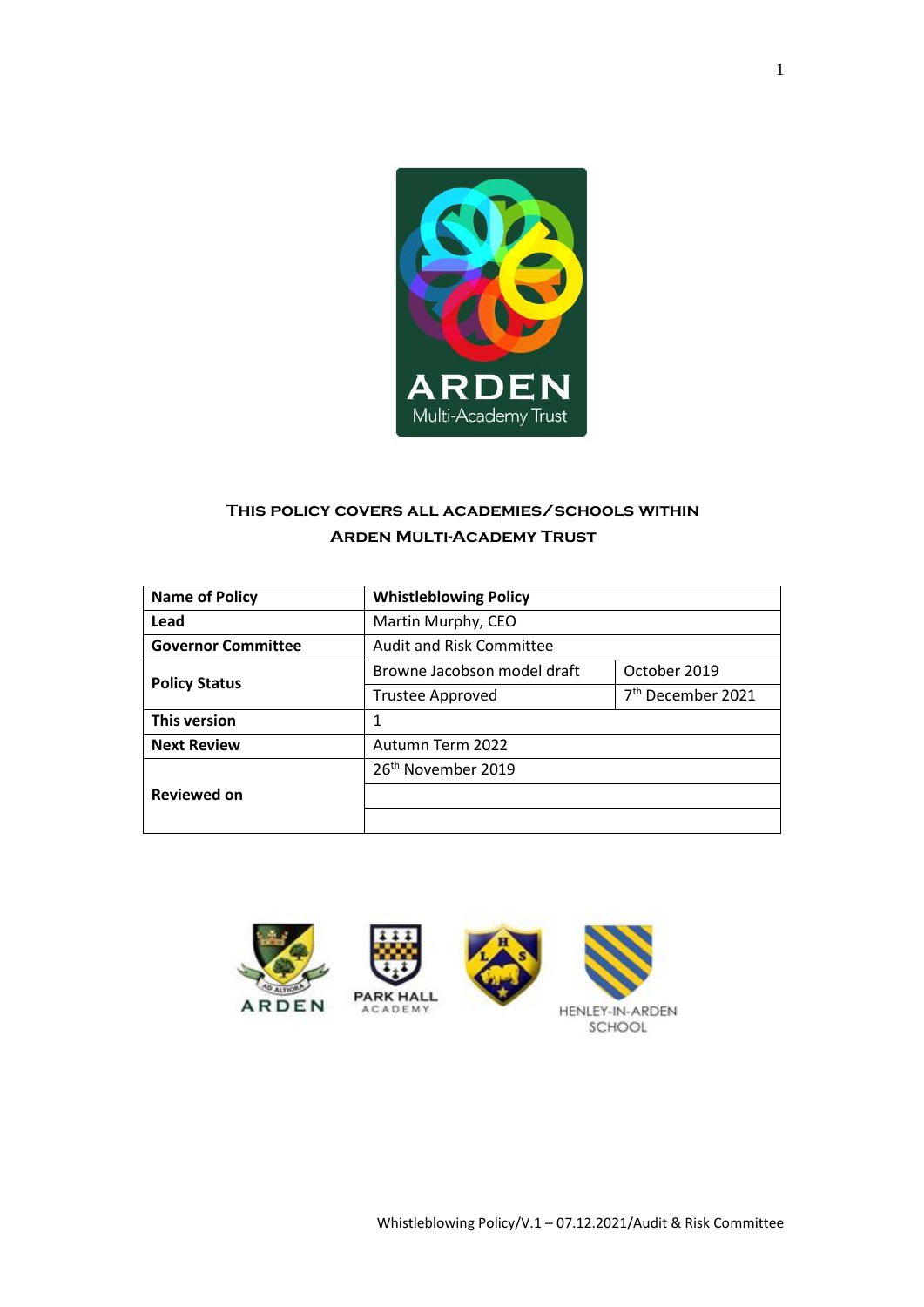## **Contents**

| 1.  |  |
|-----|--|
| 2.  |  |
| 3.  |  |
| 4.  |  |
| 5.  |  |
| 6.  |  |
| 7.  |  |
| 8.  |  |
| 9.  |  |
| 10. |  |
| 11. |  |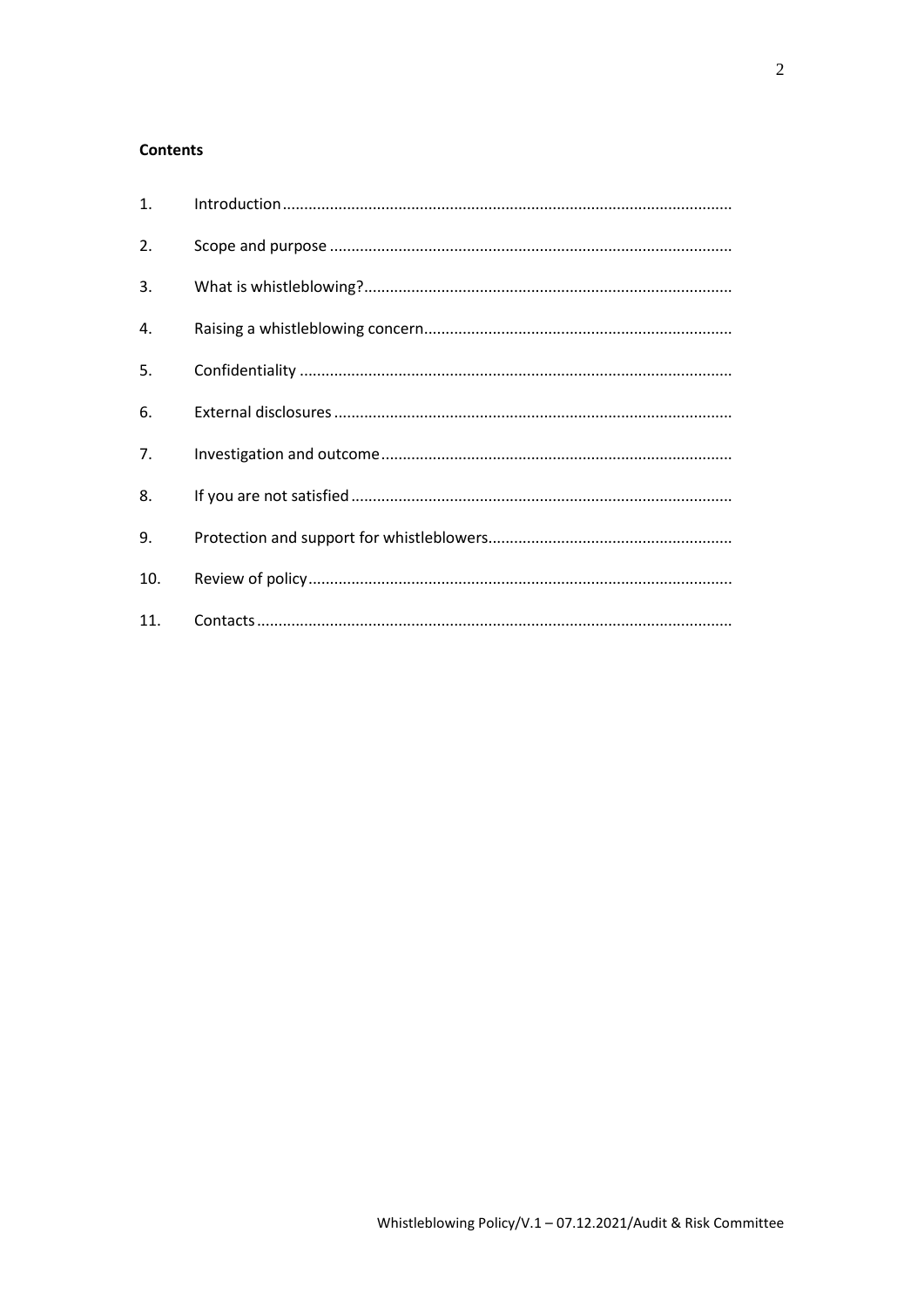## <span id="page-2-0"></span>**1. Introduction**

- 1.1 The Arden Multi-Academy Trust Board (AMAT) are committed to the highest possible standards of honesty and integrity, and we expect all staff to maintain these standards, in accordance with our Code of Employee Conduct. However, all organisations face the risk of things going wrong from time to time, or of unknowingly harbouring illegal or unethical conduct. A culture of openness and accountability is essential in order to prevent such situations occurring or to address them when they do occur.
- 1.2 This policy has been implemented following consultation with the recognised trade unions.
- 1.3 This policy does not form part of any employee's contract of employment and it may be amended at any time.

## <span id="page-2-1"></span>**2. Scope and purpose**

- 2.1 The aims of this policy are:
	- (a) To encourage staff to report suspected wrongdoing as soon as possible, in the knowledge that their concerns will be taken seriously and investigated as appropriate, and that their confidentiality will be respected;
	- (b) To provide staff with guidance on how to raise concerns;
	- (c) To reassure staff that they should be able to raise genuine concerns without fear of reprisals, even if they turn out to be mistaken.
- 2.2 This policy applies to all employees of the Arden Multi-Academy Trust (AMAT), governors, consultants, contractors, casual and agency staff and volunteers (collectively referred to as staff in this policy).

## <span id="page-2-2"></span>**3. What is whistleblowing?**

- 3.1 Whistleblowing is the disclosure of information which relates to suspected wrongdoing or dangers at work. The law provides protection for workers who raise legitimate concerns about specified matters or "qualifying disclosures". A qualifying disclosure is one made in the public interest by a worker who has a reasonable belief that there are wrongdoing or dangers at work. This may include:
	- (a) Criminal activity
	- (b) Miscarriages of justice
	- (c) Danger to health and safety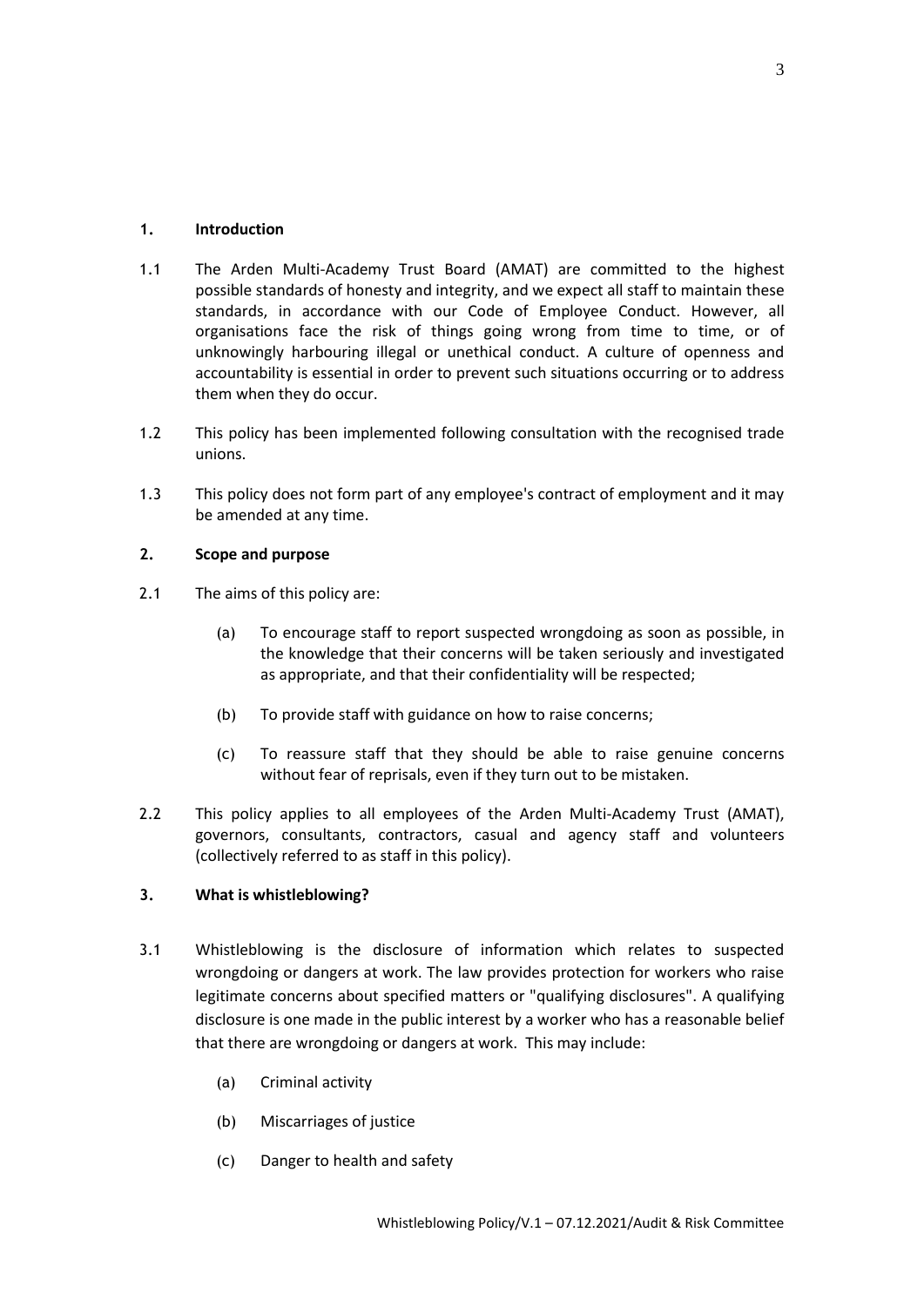- (d) Damage to the environment
- (e) Failure to comply with any legal or professional obligation or regulatory requirements
- (f) Bribery
- (g) Financial fraud or mismanagement
- (h) Negligence
- (i) Breach of our internal policies and procedures (including our Code of Employee Conduct)
- (j) Conduct likely to damage our reputation
- (k) Unauthorised disclosure of confidential information
- (l) Unethical behaviour
- (m) The deliberate concealment of any of the above matters
- 3.2 A whistleblower is a person who raises a genuine concern relating to any of the above. If you have any genuine concerns related to suspected wrongdoing or danger affecting any of our activities (a whistleblowing concern) you should report it under this policy.
- 3.3 This policy should not be used for complaints relating to your own personal circumstances, such as the way you have been treated at work. In those cases you should use the Grievance Policy.
- 3.4 If you are uncertain whether something is within the scope of this policy you should seek advice from a member of the school/academy/Trust's leadership team.
- 3.5 If your concern is in relation to safeguarding and the welfare of students at the school/academy, you should consider whether the matter is better raised under the school/academy's Child Protection Policy and in accordance with the arrangements for reporting such concerns, ie. via the Designated Safeguarding Lead, although the principles set out in this policy may still apply.

#### <span id="page-3-0"></span>**4. Raising a whistleblowing concern**

- 4.1 We hope that you will be able to raise any concerns with your line manager. You may tell them in person or put the matter in writing if you prefer. They may be able to agree a way of resolving your concern quickly and effectively.
- 4.2 However, where the matter is more serious, or you feel that your line manager has not addressed your concern, or you prefer not to raise it with them for any reason, or they are the subject of the complaint, then you can raise the matter with:
	- (a) Michele Bull, Trust HR Manager, who is the member of the senior team responsible managing whistleblowing complaints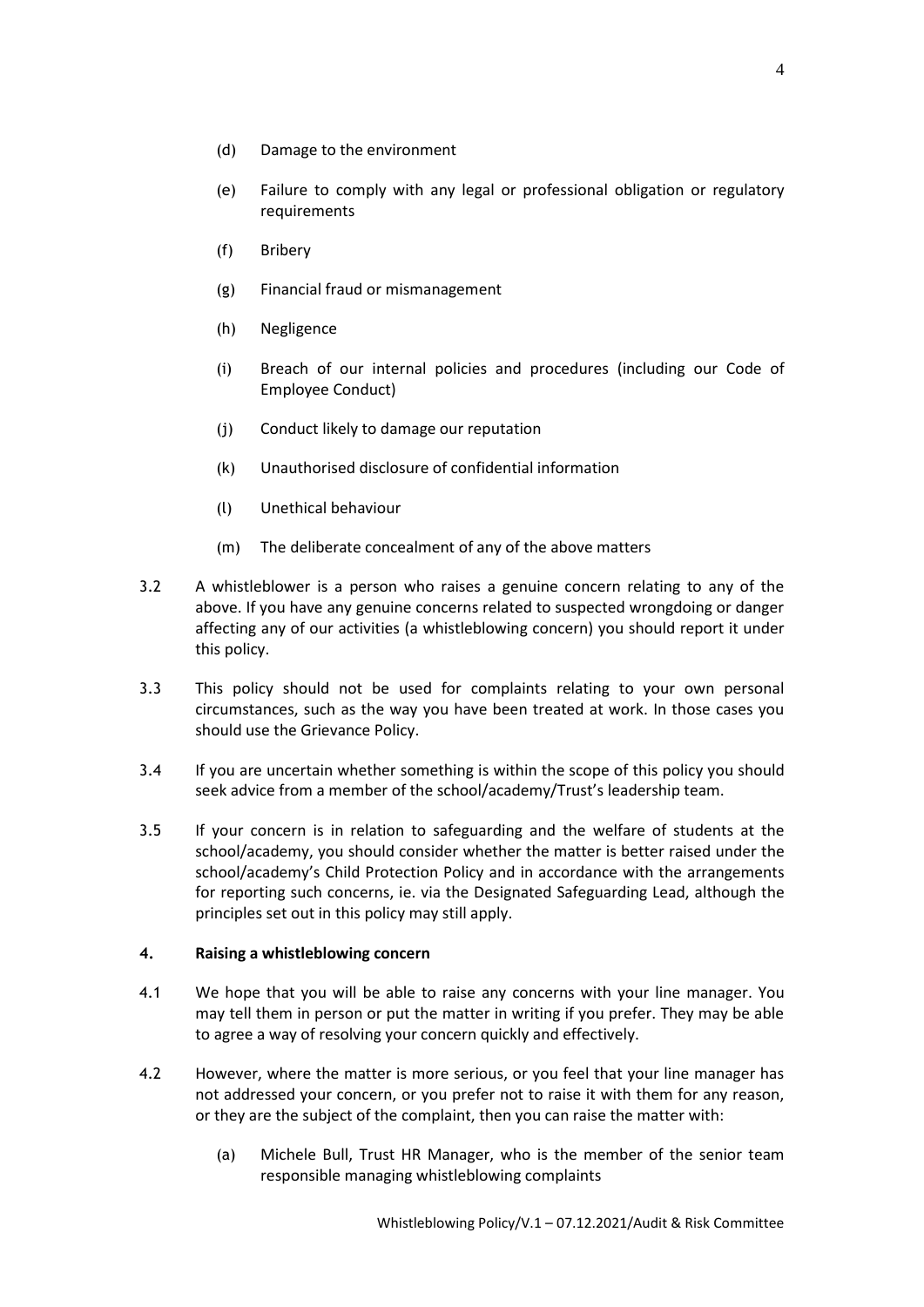- (b) The Associate Headteacher
- (c) The Chair of Governors of the school/academy
- (d) The Executive Headteacher or CEO
- (e) The Chair of Trustees of the AMAT
- 4.3 Contact details are set out at the end of this policy.

(See Appendix I – Standard Form for Whistleblowing Allegations.)

- 4.4 We will arrange a meeting with you as soon as possible to discuss your concern. You may bring a colleague or union representative to any meetings under this policy. Your companion must respect the confidentiality of your disclosure and any subsequent investigation.
- 4.5 We will take down a written summary of your concern and provide you with a copy after the meeting. We will also aim to give you an indication of how we propose to deal with the matter.

#### <span id="page-4-0"></span>**5. Confidentiality and data protection**

- 5.1 We hope that staff will feel able to voice whistleblowing concerns openly under this policy. However, if you want to raise your concern confidentially, we will make every effort to keep your identity secret. If it is necessary for anyone investigating your concern to know your identity, we will discuss this with you.
- 5.2 We do not encourage staff to make disclosures anonymously. Proper investigation may be more difficult or impossible if we cannot obtain further information from you. It is also more difficult to establish whether any allegations are credible. Whistleblowers who are concerned about possible reprisals if their identity is revealed should come forward to one of the other contact points listed in paragraph 4.2 and appropriate measures can then be taken to preserve confidentiality. If you are in any doubt you can seek advice from Public Concern at Work, the independent whistleblowing charity, who offers a confidential helpline. Their contact details are given at the end of this policy.
- 5.3 Where we receive anonymous complaints we will make a determination about whether to investigate based on:
	- (a) The seriousness of the issue raised;
	- (b) The credibility of the concern;
	- (c) The likelihood of confirming the allegation from other sources.
- 5.4 As part of the application of this policy, the Trust may collect, process and store personal data in accordance with our data protection policy. We will comply with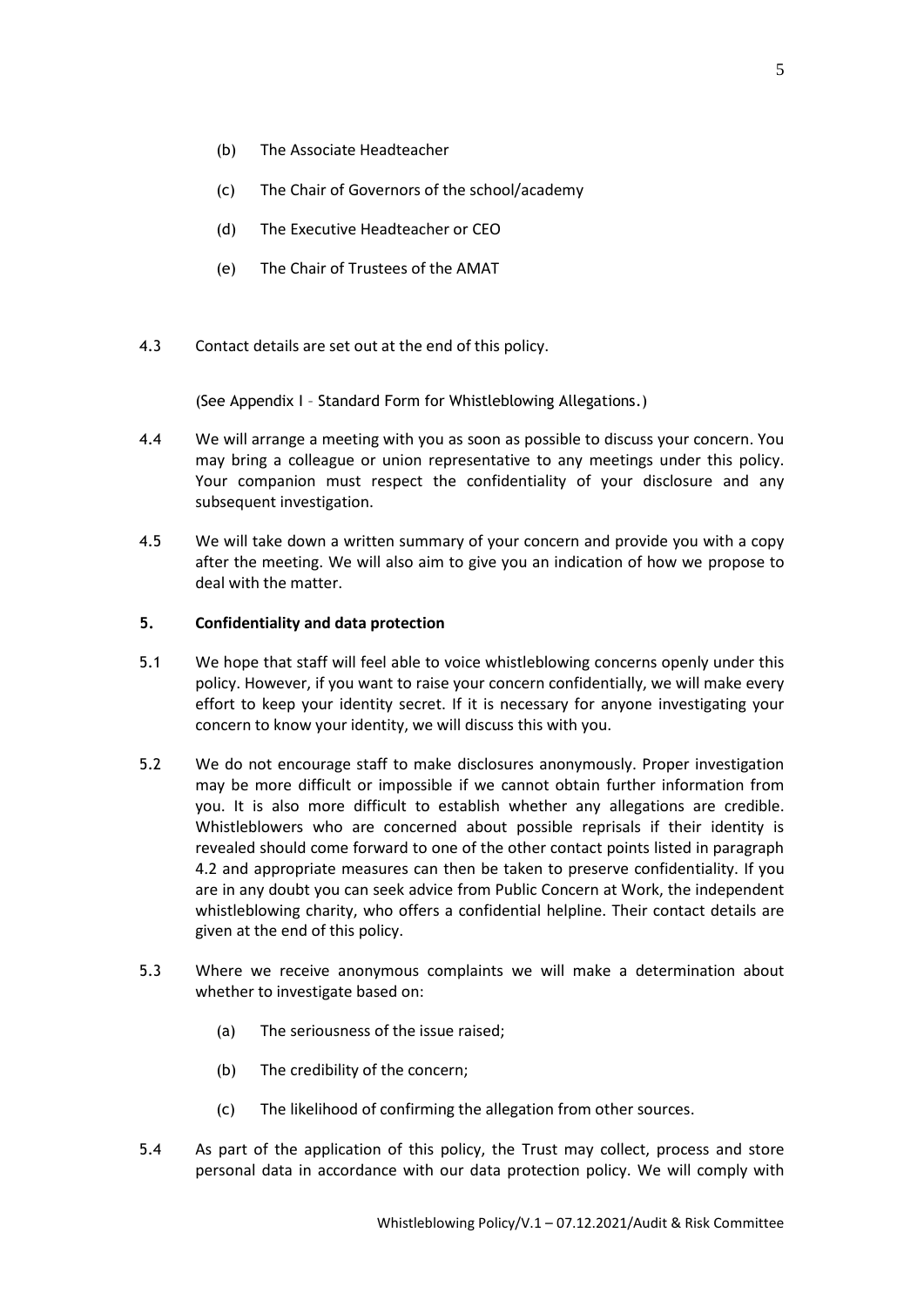the requirements of **Data Protection Legislation** (being (i) the General Data Protection Regulation ((EU) 2016/679) (unless and until the GDPR is no longer directly applicable in the UK) and any national implementing laws, regulations and secondary legislation, as amended or updated from time to time, in the UK and then (ii) any successor legislation to the GDPR or the Data Protection Act 1998, including the Data Protection Act 2018) in the collecting, holding and sharing of information in relation to our workforce. Records will be kept in accordance with our Workforce Privacy Notice, our Retention and Destruction guidelines and in line with the requirements of Data Protection Legislation.

## <span id="page-5-0"></span>**6. External disclosures**

- 6.1 The aim of this policy is to provide an internal mechanism for reporting, investigating and remedying any wrongdoing in the workplace. In most cases you should not find it necessary to alert anyone externally.
- 6.2 The law recognises that in some circumstances it may be appropriate for you to report your concerns to an external body such as a regulator. It will very rarely if ever be appropriate to alert the media. We strongly encourage you to seek advice before reporting a concern to anyone external. Public Concern at Work holds a list of prescribed regulators for reporting certain types of concern. Their contact details are at the end of this policy. Alternatively the list is available from the Department for Business, Energy & Industrial Strategy<sup>1</sup>.
- 6.3 Whistleblowing concerns usually relate to the conduct of our staff, but they may sometimes relate to the actions of a third party, such as a contractor, supplier or service provider. The law allows you to raise a concern with a third party, where you reasonably believe it relates mainly to their actions or something that is legally their responsibility. However, we encourage you to report such concerns internally first. You should contact your line manager or one of the other individuals set out in paragraph 4.2 for guidance.

## <span id="page-5-1"></span>**7. Investigation and outcome**

 $\overline{a}$ 

- 7.1 Once you have raised a concern, we will carry out an initial assessment to determine the scope of any investigation. We will inform you of the outcome of our assessment. You may be required to attend additional meetings in order to provide further information.
- 7.2 In some cases we may appoint an investigator or team of investigators including staff with relevant experience of investigations or specialist knowledge of the subject matter. The investigator(s) will collate findings on the matter and may make recommendations for change to enable us to minimise the risk of future wrongdoing. This will be sent to the appropriate body (Associate Headteacher, Chair of Governors, Executive Headteacher, CEO or Chair of the AMAT Trust Board) for actioning.

<sup>&</sup>lt;sup>1</sup> https://www.gov.uk/government/publications/blowing-the-whistle-list-of-prescribed-people-andbodies--2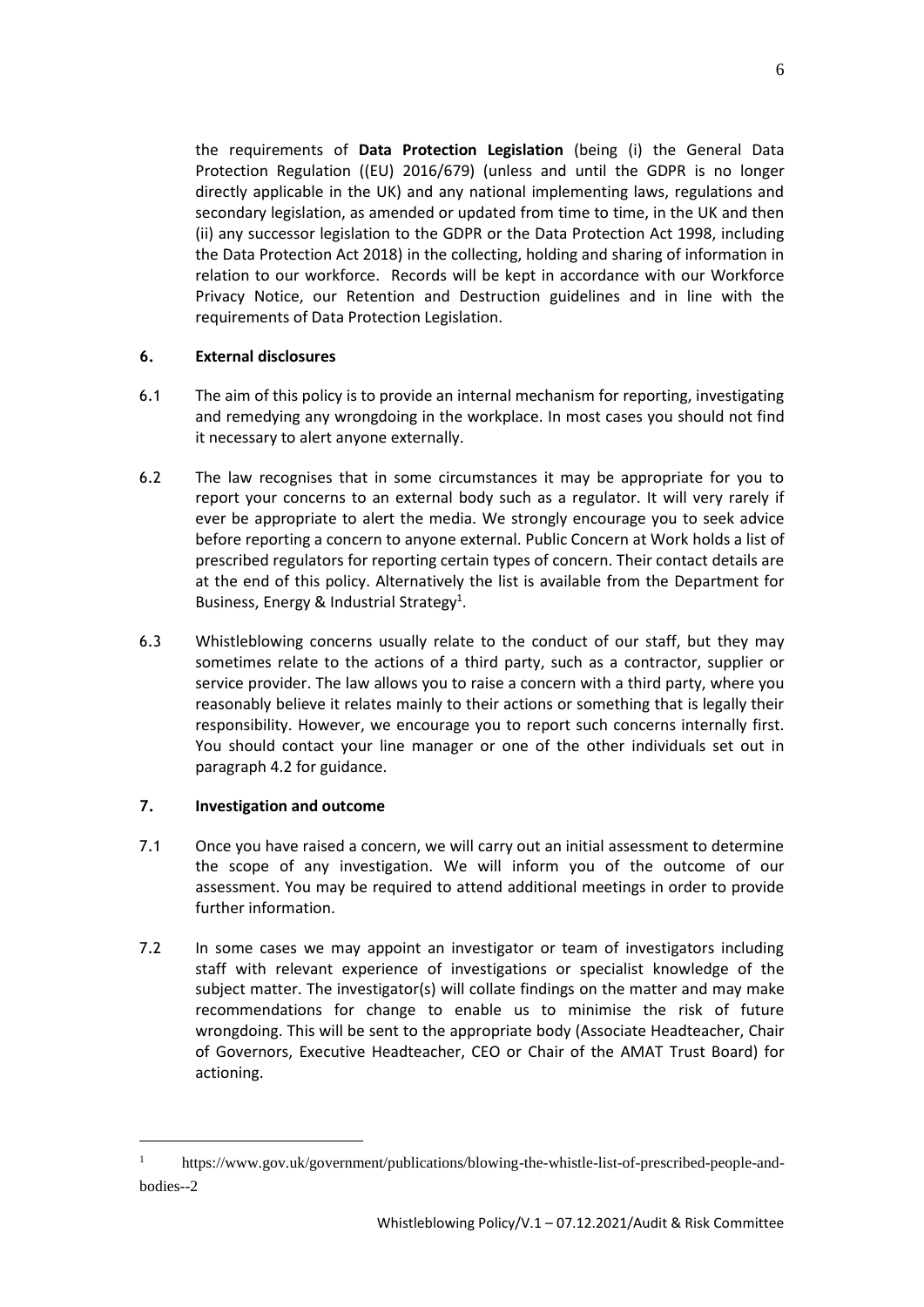- 7.3 We will aim to keep you informed of the progress of the investigation, its likely timescale and outcome. However, sometimes the need for confidentiality may prevent us giving you specific details of the investigation or any disciplinary action taken as a result. You should treat any information about the investigation as confidential.
- 7.4 If we conclude that a whistleblower has made false allegations maliciously, or with a view to personal gain, the whistleblower may be subject to disciplinary action.

## <span id="page-6-0"></span>**8. If you are not satisfied**

- 8.1 While we cannot always guarantee the outcome you are seeking, we will try to deal with your concern fairly and in an appropriate way. By using this policy you can help us to achieve this.
- 8.2 If you are not happy with the way in which your concern has been handled, you can raise it with one of the other key contacts in paragraph 4.2. Alternatively you may contact our external auditors. Contact details are set out at the end of this policy.

#### <span id="page-6-1"></span>**9. Protection and support for whistleblowers**

- 9.1 It is understandable that whistleblowers are sometimes worried about possible repercussions. We aim to encourage openness and will support staff who raise genuine concerns under this policy, even if they turn out to be mistaken.
- 9.2 Staff must not suffer any detrimental treatment as a result of raising a genuine concern. Detrimental treatment includes dismissal, disciplinary action, threats or other unfavourable treatment connected with raising a concern. If you believe that you have suffered any such treatment, you should inform one of the contact people in paragraph 4.2 immediately. If the matter is not remedied you should raise it formally using our Grievance Policy.
- 9.3 Staff must not threaten or retaliate against whistleblowers in any way. Anyone involved in such conduct will be subject to disciplinary action.

## <span id="page-6-2"></span>**10. Review of policy**

10.1 This policy is reviewed every year by the AMAT Trust Boards, Audit & Risk Committee. We will monitor the application and outcomes of this policy to ensure it is working effectively.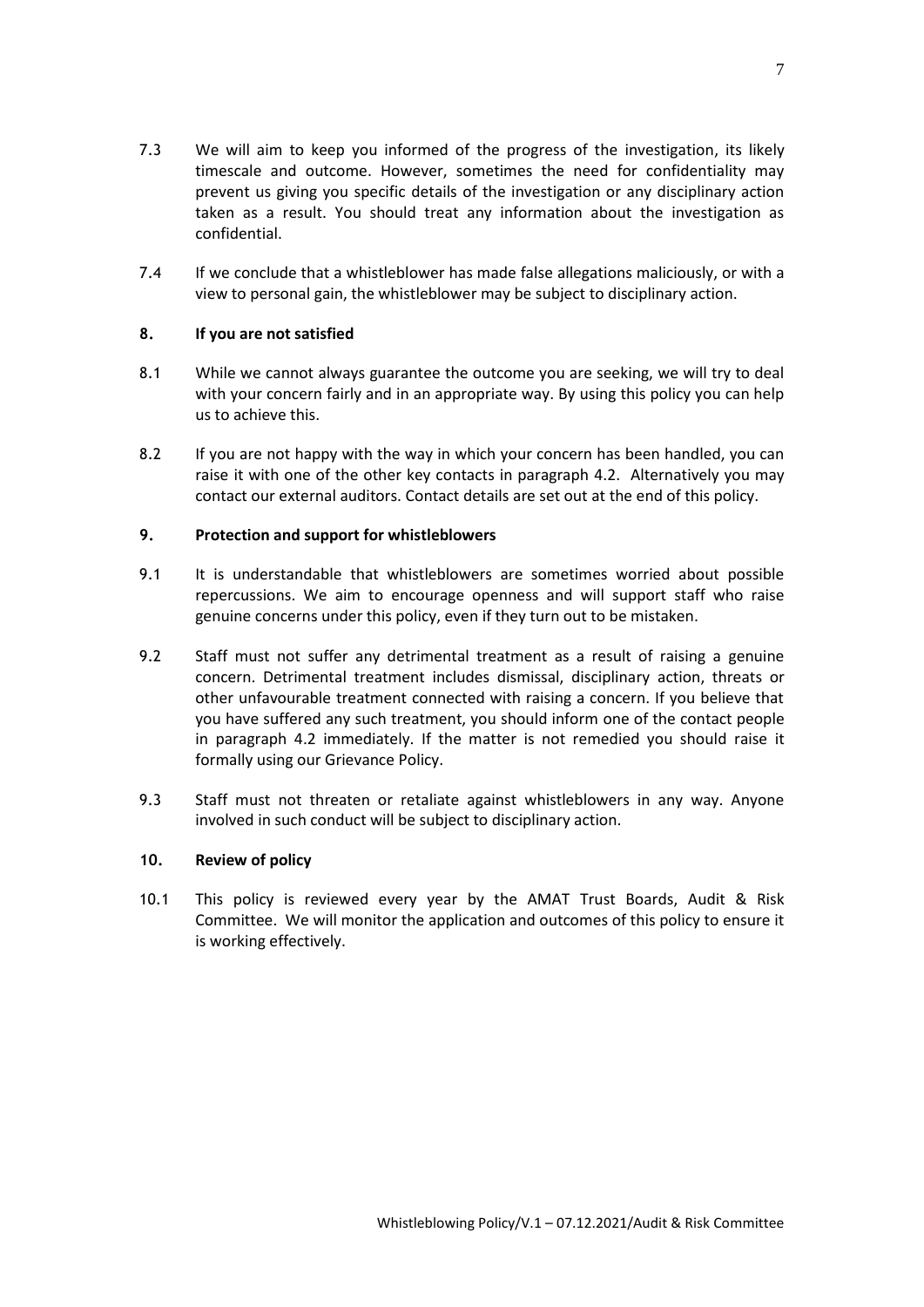## <span id="page-7-0"></span>**11. Contacts**

| Whistleblowing Officer                  | Michele Bull                           |  |
|-----------------------------------------|----------------------------------------|--|
|                                         | 01564 773348                           |  |
|                                         | mbull@arden.solihull.sch.uk            |  |
| Associate Headteacher                   | Dave Warwood                           |  |
| <b>Arden Academy</b>                    | 01564-773348                           |  |
|                                         | dwarwood@arden.solihull.sch.uk         |  |
| <b>Associate Headteacher</b>            | <b>Toby Close</b>                      |  |
| <b>Park Hall Academy</b>                | 0121-748-0400                          |  |
|                                         | tclose@parkhall.org                    |  |
| Associate Headteacher                   | Laura Suddon                           |  |
| <b>Lode Heath Secondary School</b>      | 0121-704-1421                          |  |
|                                         | Isuddon@lodeheath.org.uk               |  |
| Associate Headteacher                   | Joe Roper                              |  |
| <b>Henley in Arden Secondary School</b> | 01564-792364                           |  |
|                                         | JRoper@henleyschool.com                |  |
| <b>Chair of Governors</b>               | <b>Martin Carter</b>                   |  |
| <b>Arden Academy</b>                    | 01564 773348                           |  |
|                                         | chairofgovernors@arden.solihull.sch.uk |  |
| <b>Chair of Governors</b>               | <b>Bill Bohanna</b>                    |  |
| <b>Park Hall Academy</b>                | 0121 748 0400                          |  |
|                                         | post@parkhall.og                       |  |
| <b>Chair of Governors</b>               | <b>Malcolm Allsopp</b>                 |  |
| <b>Lode Heath Secondary School</b>      | 0121 704 1421                          |  |
|                                         | office@lodeheath.org.uk                |  |
| <b>Chair of Governors</b>               | Sue Westmacott                         |  |
| <b>Henley in Arden Secondary School</b> | 01564 792364                           |  |
|                                         | clerk@henleyschool.com                 |  |
| <b>Executive Headteacher</b>            | Damian Burgess                         |  |
| <b>Arden Multi-Academy Trust</b>        | 0121 748 0401                          |  |
|                                         | dburgess@parkhall.org                  |  |
| <b>Chief Executive Officer</b>          | Martin Murphy                          |  |
| <b>Arden Multi-Academy Trust</b>        | 01564 773348                           |  |
|                                         | 204mmurphy@arden.solihull.sch.uk       |  |
| Trust's external auditors               | <b>UHY Hacker</b>                      |  |
|                                         | 0121 233 4799                          |  |
|                                         | Malcolm.winston@uhybirmingham.co.uk    |  |
| <b>Public Concern at Work</b>           | Helpline: (020) 7404 6609              |  |
| (Independent whistleblowing charity)    | E-mail: whistle@pcaw.co.uk             |  |
|                                         | Website: www.pcaw.co.uk                |  |
| The NSPCC whistleblowing helpline       | Helpline: 0800 028 0285                |  |
|                                         | E-mail: help@nspcc.org.uk              |  |